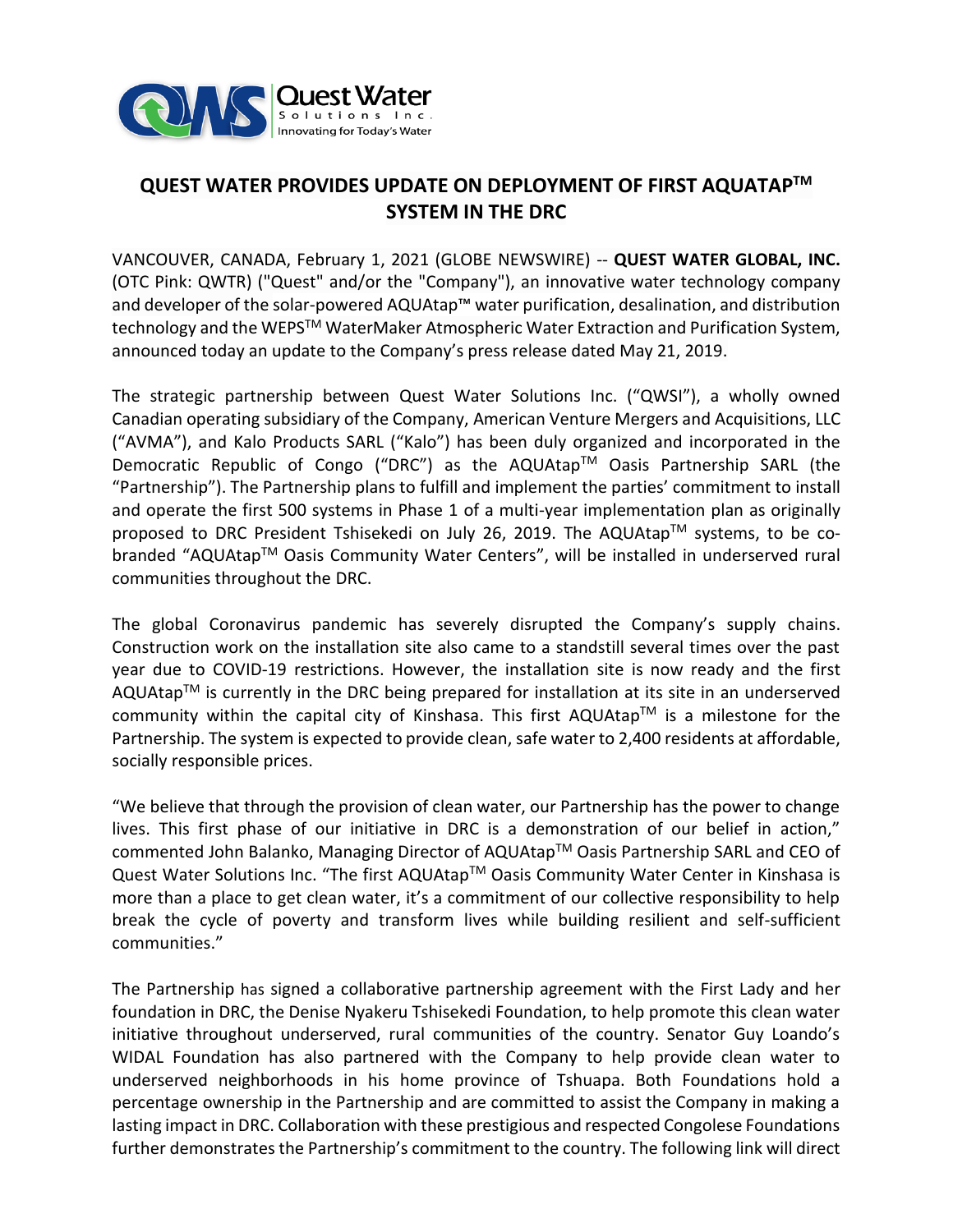the reader to a video that was written and produced by the AQUAtap™ Oasis Partnership to promote this important clean water initiative – <https://youtu.be/if4u8gU58Vw>

## **About AQUAtap TM Oasis Partnership SARL**

The AQUAtap™ Oasis Partnership SARL is a strategic partnership between Quest Water Solutions, Inc. (Vancouver, BC), Dikembe Mutombo's American Venture Mergers & Acquisitions, LLC (Phoenix, AZ), and Kalo Products SARL (Kinshasa, DRC). The Partnership merges the social mission of a non-profit with the market-driven approach of business for powering comprehensive growth, dignity, and potential while creating a new way of addressing the global water crisis. At the heart of the Partnership's mission is active support for the 2030 Agenda for Sustainable Development, the United Nations shared blueprint for peace and prosperity, and the 17 Sustainable Development Goals (SDGs). The Partnership is accelerating progress toward the Global Goal of equitable access to safe, affordable drinking water. The objective of the Partnership is to provide a permanent and abundant source of clean, safe water to underserved rural communities throughout DRC at affordable, socially responsible rates via the installation of Quest's solar-powered AQUAtap™ Water Purification & Vending systems referred to in DRC as "AQUAtapTM Oasis Community Water Centers". The Partnership is committed to implementing data capture, monitoring, and fully transparent accountability of its business and financial operations to measure performance to specific success metrics. Local personnel will be hired to install, operate, maintain, and service the systems, facilitating further impact and socioeconomic benefits. The benefits arising from this decentralized, holistic, inclusive, and impactful approach will create shared value for both business and society.

### **About AQUAtapTM Oasis Community Centers**

Quest's AQUAtap<sup>™</sup> systems are self-contained, solar-powered, decentralized water purification and distribution systems. The AQUAtap<sup>TM</sup> was designed primarily for use in rural or peri-urban locations where infrastructure is scarce or non-existent. The AQUAtap™ is a cost-effective, sustainable, and environmentally sound turnkey solution that supplies a safe, reliable source of potable water. Each unit is fully autonomous, powered by state-of-the-art photovoltaic panels. The energy efficient AQUAtap<sup>TM</sup> is available in several configurations, depending on the application, the water source, and preferred distribution method. Each AQUAtap<sup>TM</sup> converts contaminated fresh water (via Ultrafiltration), brackish, or sea water (via Reverse Osmosis) into clean, purified drinking water at a rate of up to 100,000 litres per day. The systems are both modular and scalable in design, easily allowing for increased water production, and are designed to function in any environment and without any existing infrastructure. Housed in a custom, modular enclosure, a single solar-powered AQUAtap™ system will produce clean water for up to 5,000 people per day.

# **About Quest Water Global, Inc.**

Quest Water Global, Inc., through its wholly owned operating subsidiary Quest Water Solutions Inc., is an innovative water technology company that provides sustainable and environmentally sound solutions to water scarce regions. We use proven technologies to create economically viable products that address the critical shortage of clean water in water-scarce regions and developing nations. Quest's goal is to address the vital issue of water quality and water supply by providing an alternative, sustainable source of pure water at the smallest possible environmental cost, while becoming a leading provider of decentralized, turnkey solutions using alternative energy for the production, purification, desalination, and distribution of clean, potable water. For more information, visit our website at [www.QuestWaterSolutions.com](http://www.questwatersolutions.com/)